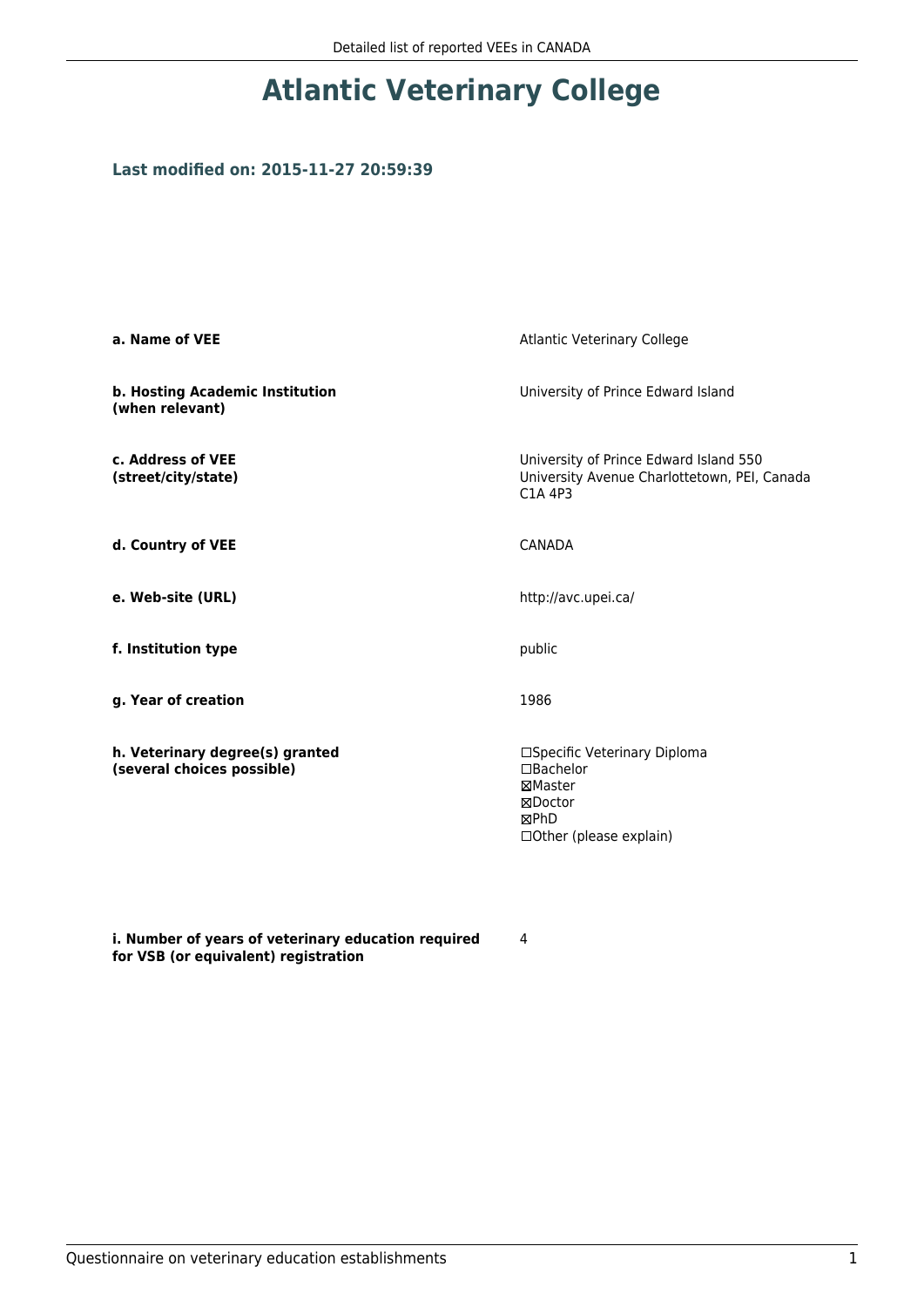|                                                                                                   | 1st Year                                                                                                                                                              | 51-100                                               |
|---------------------------------------------------------------------------------------------------|-----------------------------------------------------------------------------------------------------------------------------------------------------------------------|------------------------------------------------------|
|                                                                                                   | 2d Year                                                                                                                                                               | 51-100                                               |
|                                                                                                   | 3d Year                                                                                                                                                               | 51-100                                               |
|                                                                                                   | 4th Year                                                                                                                                                              | 51-100                                               |
|                                                                                                   | 5th Year                                                                                                                                                              |                                                      |
|                                                                                                   | 6th Year                                                                                                                                                              |                                                      |
|                                                                                                   | 7th Year                                                                                                                                                              |                                                      |
| k. Average number of veterinary graduates per year<br>from the establishment                      | 51-100                                                                                                                                                                |                                                      |
| I. Minimum education required for admission to the<br>establishment<br>(several choices possible) | ⊠High School University Entrance<br>Qualification<br>□Pre-Veterinary Science Diploma<br>□Pre-Veterinary Science Degree<br>⊠Other specific VEE entrance qualifications |                                                      |
| m. Is there a selection procedure at<br>(several choices possible)                                | □National level<br>$\Box$ State level<br>⊠Establishment level                                                                                                         |                                                      |
| n. National accreditation/certification/approval                                                  | Yes                                                                                                                                                                   |                                                      |
|                                                                                                   | <b>Accrediting agency:</b>                                                                                                                                            |                                                      |
|                                                                                                   | <b>Name of the Agency</b>                                                                                                                                             | <b>CVMA</b>                                          |
|                                                                                                   | <b>Address of the</b><br><b>Agency</b>                                                                                                                                | 339 Booth St<br>Ottawa,<br>Ontario K1R<br>7K1 Canada |
|                                                                                                   | <b>Country of the</b><br><b>Agency</b>                                                                                                                                | Canada                                               |
|                                                                                                   | Date granted (yyyy-<br>mm-dd)                                                                                                                                         | 2011-10-01                                           |
|                                                                                                   | <b>Period of validity</b><br>(years)                                                                                                                                  | 7                                                    |
|                                                                                                   |                                                                                                                                                                       |                                                      |

**o. Regional accreditation/certification/approval** No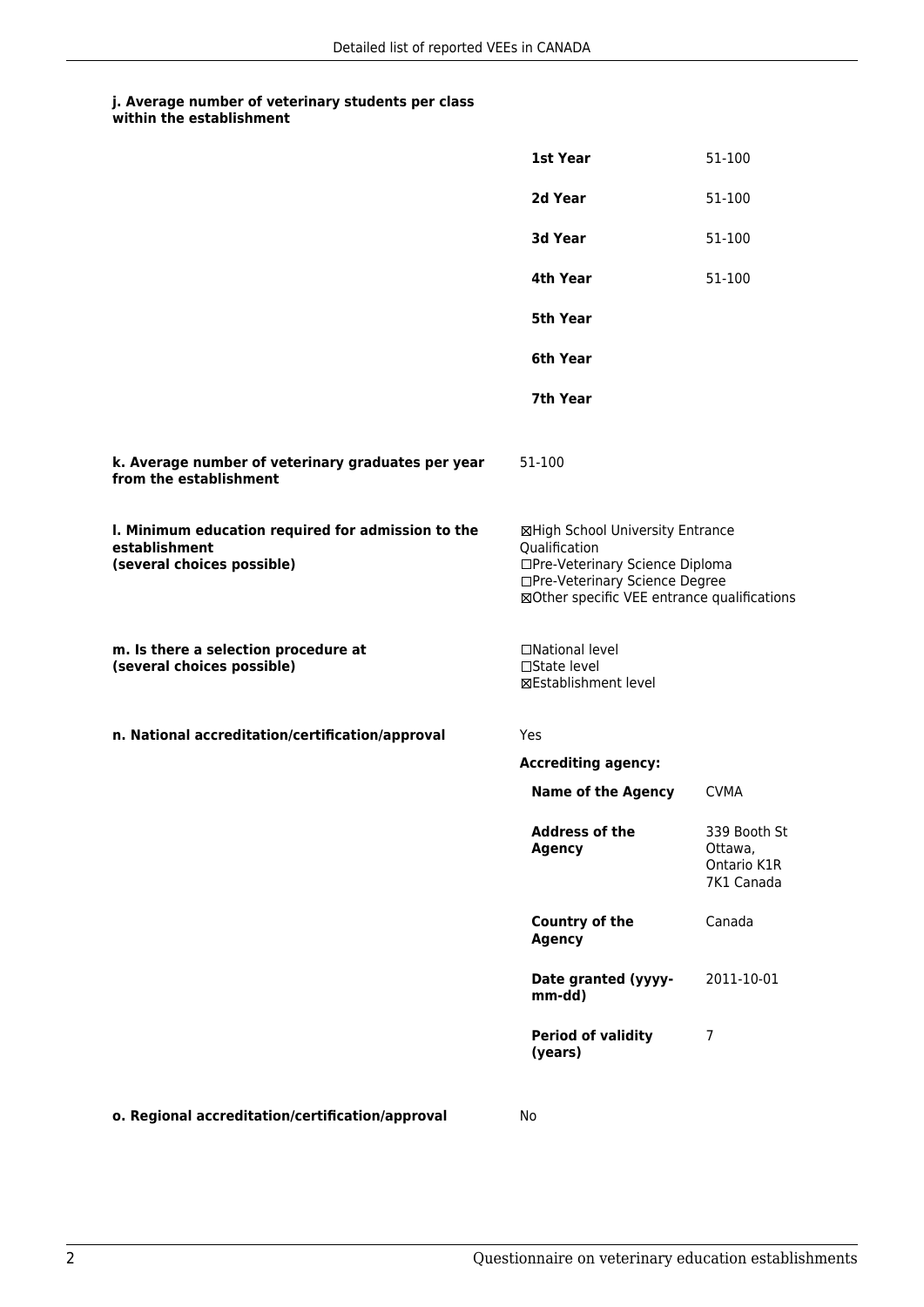Yes

**If yes, please provide a brief description.** American Veterinary Medical Association-Council<br>on Education, Full accreditation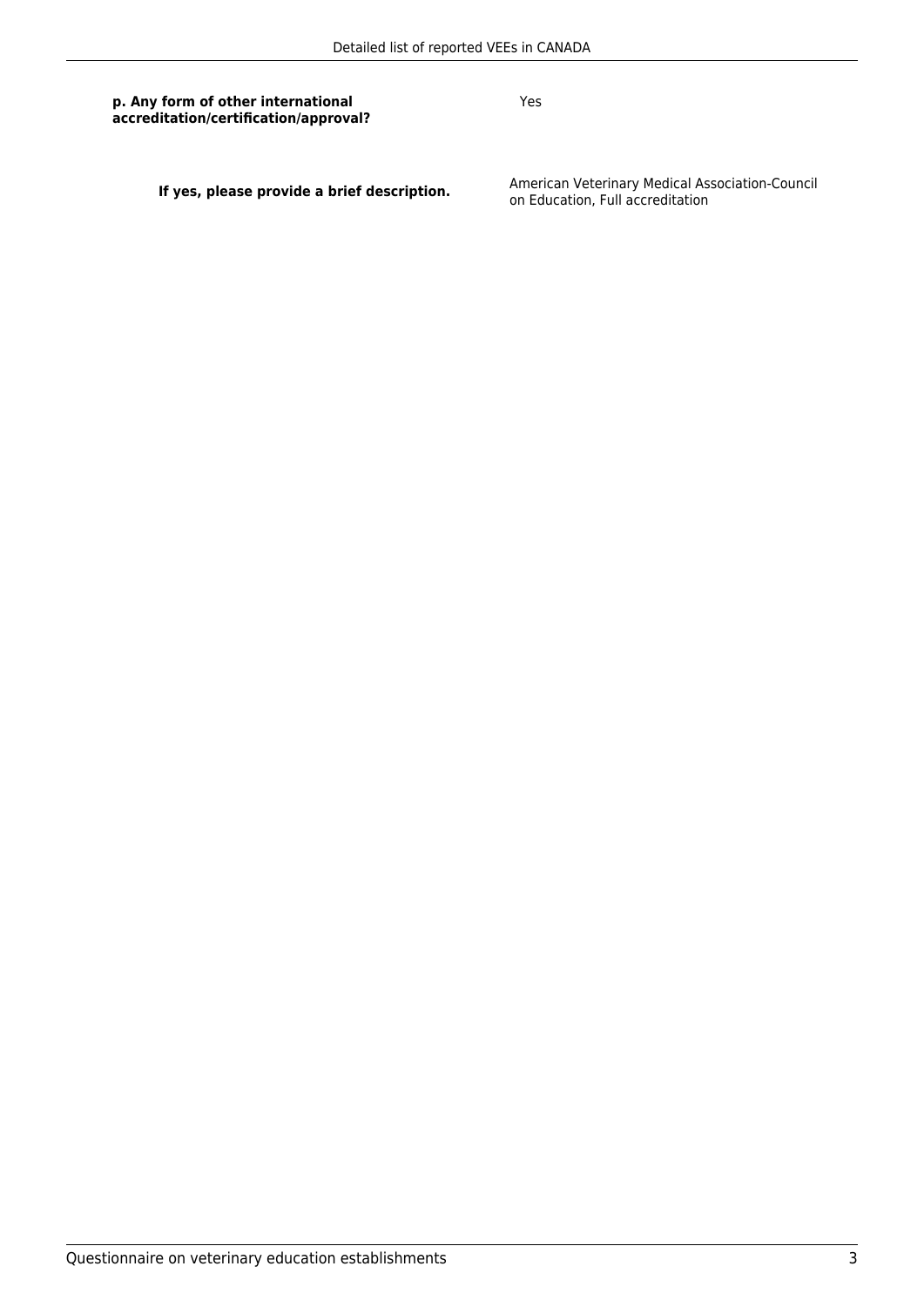## **Faculté de médecine vétérinaire**

### **Last modified on: 2015-11-30 15:07:40**

| a. Name of VEE                                                                              | Faculté de médecine vétérinaire                                                                    |
|---------------------------------------------------------------------------------------------|----------------------------------------------------------------------------------------------------|
| b. Hosting Academic Institution<br>(when relevant)                                          | Université de Montréal                                                                             |
| c. Address of VEE<br>(street/city/state)                                                    | Université de Montréal 3200, rue Sicotte<br>Saint-Hyacinthe, Québec, Canada J2S 2M2                |
| d. Country of VEE                                                                           | <b>CANADA</b>                                                                                      |
| e. Web-site (URL)                                                                           | http://www.medvet.umontreal.ca/index.html                                                          |
| f. Institution type                                                                         | public                                                                                             |
| g. Year of creation                                                                         | 1886                                                                                               |
| h. Veterinary degree(s) granted<br>(several choices possible)                               | □Specific Veterinary Diploma<br>□Bachelor<br>⊠Master<br>⊠Doctor<br>⊠PhD<br>⊠Other (please explain) |
|                                                                                             | 1 year internship certificate (IPSAV); 3-year<br>residency diploma (DES)                           |
| i. Number of years of veterinary education required<br>for VSB (or equivalent) registration | 5                                                                                                  |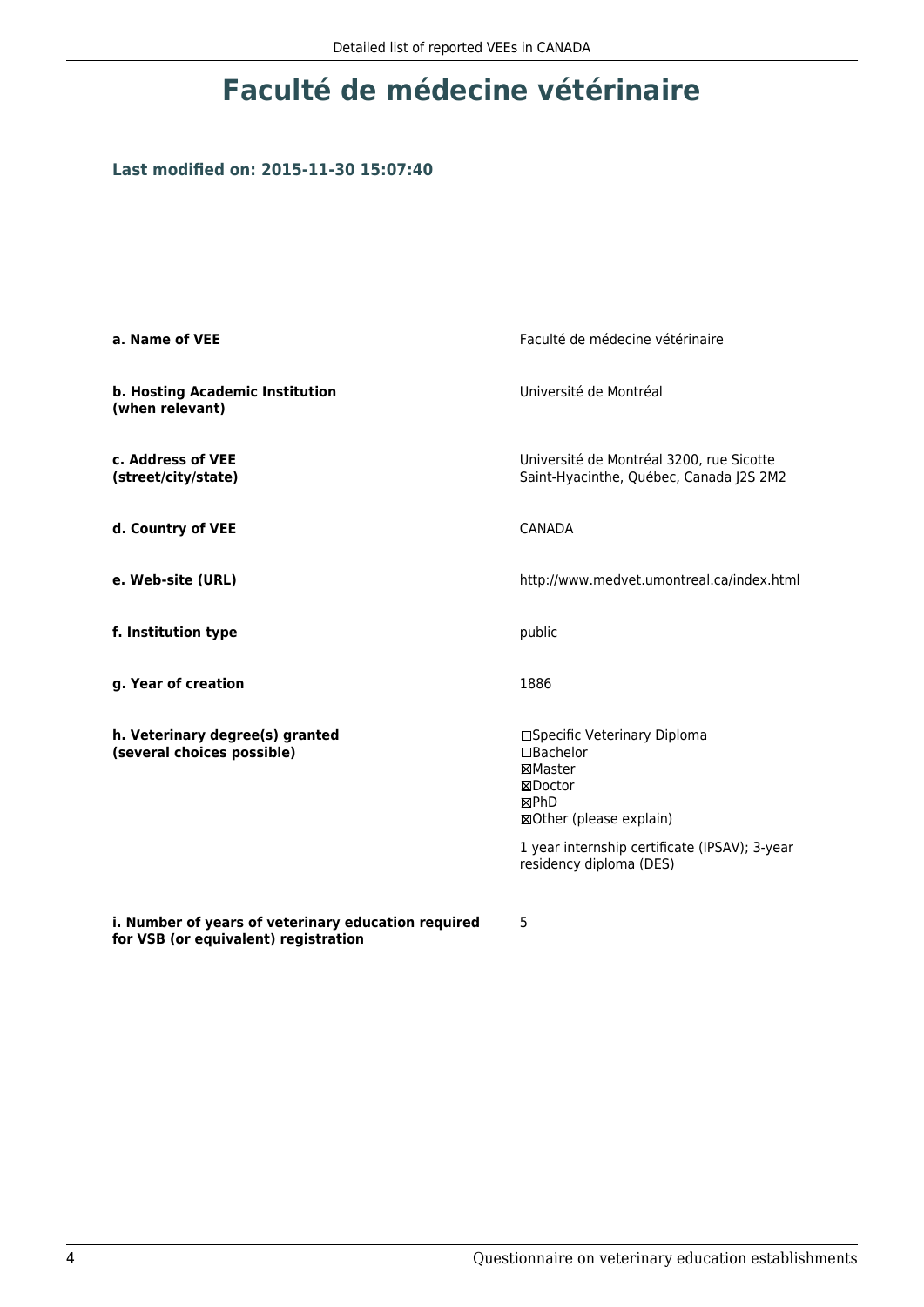## **j. Average number of veterinary students per class**

|                                                                                                   | 1st Year                                                                                                                                                              | 51-100                                         |
|---------------------------------------------------------------------------------------------------|-----------------------------------------------------------------------------------------------------------------------------------------------------------------------|------------------------------------------------|
|                                                                                                   | 2d Year                                                                                                                                                               | 51-100                                         |
|                                                                                                   | 3d Year                                                                                                                                                               | 51-100                                         |
|                                                                                                   | 4th Year                                                                                                                                                              | 51-100                                         |
|                                                                                                   | 5th Year                                                                                                                                                              | 51-100                                         |
|                                                                                                   | 6th Year                                                                                                                                                              |                                                |
|                                                                                                   | 7th Year                                                                                                                                                              |                                                |
| k. Average number of veterinary graduates per year<br>from the establishment                      | 51-100                                                                                                                                                                |                                                |
| I. Minimum education required for admission to the<br>establishment<br>(several choices possible) | ⊠High School University Entrance<br>Qualification<br>□Pre-Veterinary Science Diploma<br>□Pre-Veterinary Science Degree<br>⊠Other specific VEE entrance qualifications |                                                |
| m. Is there a selection procedure at<br>(several choices possible)                                | □National level<br>□State level<br><b>⊠Establishment level</b>                                                                                                        |                                                |
| n. National accreditation/certification/approval                                                  | Yes                                                                                                                                                                   |                                                |
|                                                                                                   | <b>Accrediting agency:</b>                                                                                                                                            |                                                |
|                                                                                                   | <b>Name of the Agency</b>                                                                                                                                             | <b>CVMA</b>                                    |
|                                                                                                   | Address of the<br><b>Agency</b>                                                                                                                                       | 339 Booth St.<br>Ottawa,<br>Ontario K1R<br>7K1 |
|                                                                                                   | Country of the<br><b>Agency</b>                                                                                                                                       | Canada                                         |
|                                                                                                   | Date granted (yyyy-<br>mm-dd)                                                                                                                                         | 2013-05-06                                     |
|                                                                                                   | <b>Period of validity</b><br>(years)                                                                                                                                  | 7                                              |
| o. Regional accreditation/certification/approval                                                  | No                                                                                                                                                                    |                                                |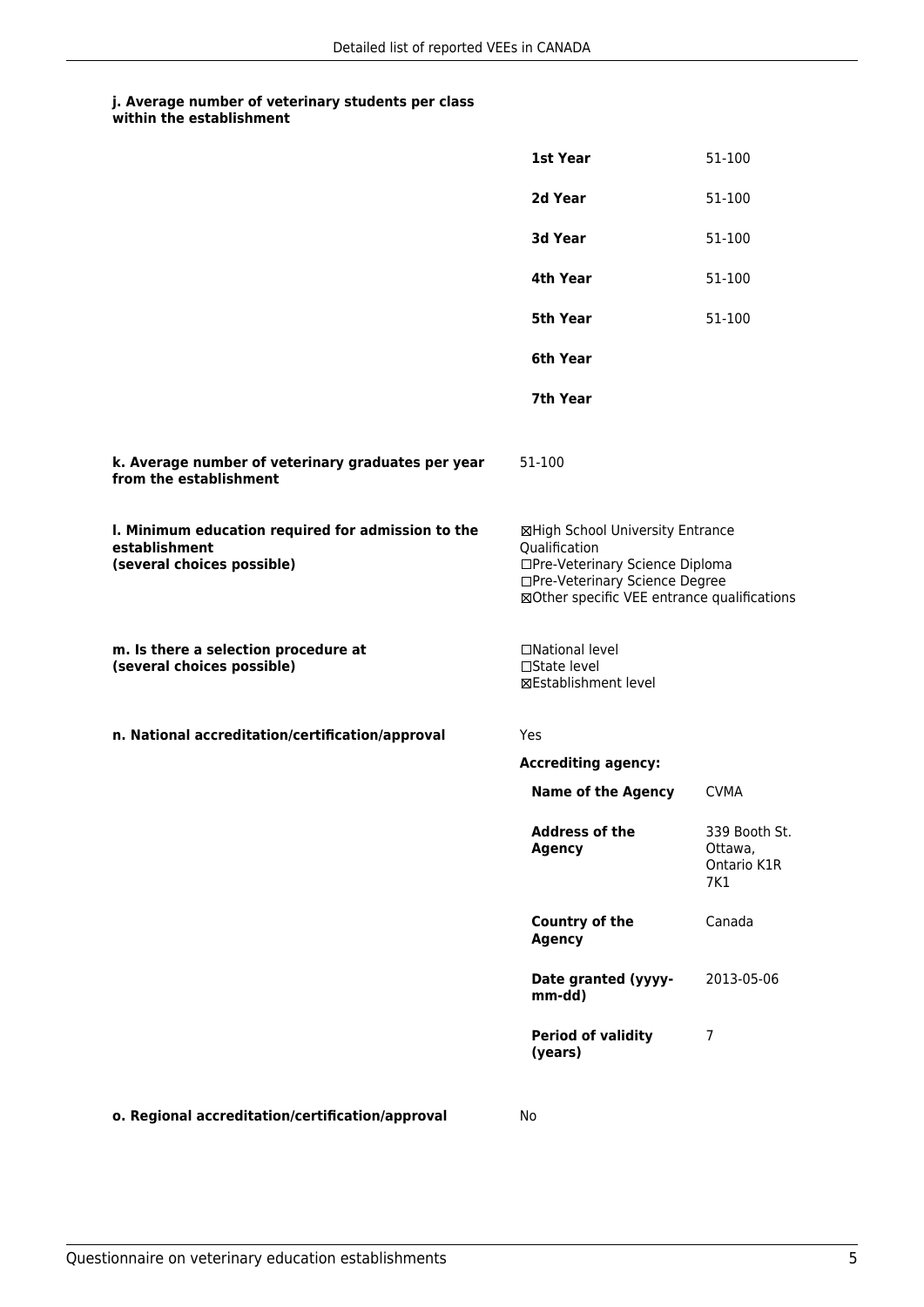Yes

**If yes, please provide a brief description.** American Veterinary Medical Association-<br>Council on Education, Full accreditation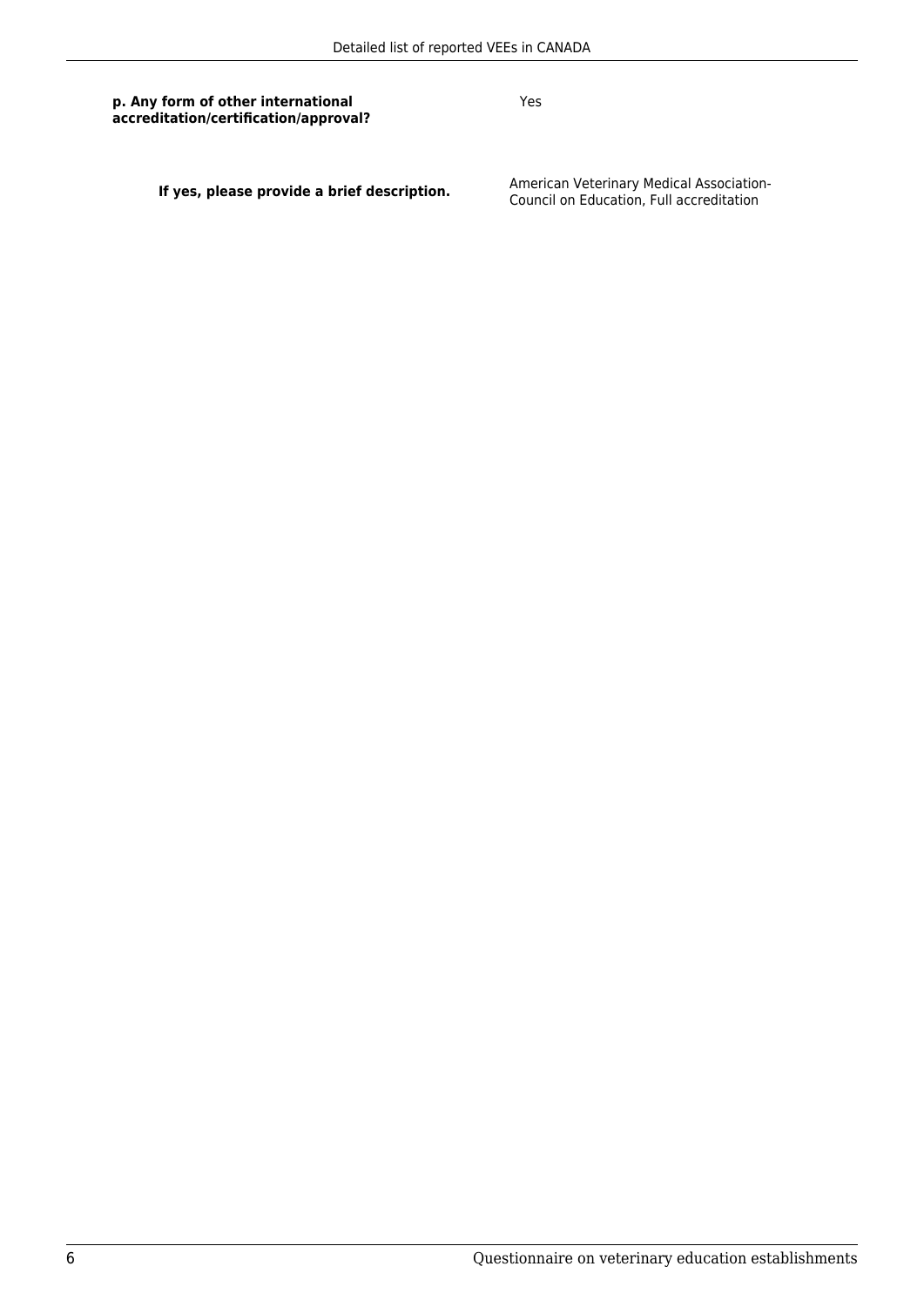## **Faculty of Veterinary Medicine**

## **Last modified on: 2015-11-27 20:58:29**

| a. Name of VEE                                                | Faculty of Veterinary Medicine                                                                           |
|---------------------------------------------------------------|----------------------------------------------------------------------------------------------------------|
| b. Hosting Academic Institution<br>(when relevant)            | University of Calgary                                                                                    |
| c. Address of VEE<br>(street/city/state)                      | TRW 2D01 3280 Hospital Drive NW Calgary,<br>Alberta, Canada T2N 4N1                                      |
| d. Country of VEE                                             | <b>CANADA</b>                                                                                            |
| e. Web-site (URL)                                             | http://vet.ucalgary.ca/                                                                                  |
| f. Institution type                                           | public                                                                                                   |
| g. Year of creation                                           | 2005                                                                                                     |
| h. Veterinary degree(s) granted<br>(several choices possible) | □Specific Veterinary Diploma<br>□Bachelor<br>⊠Master<br>⊠Doctor<br>⊠PhD<br>$\Box$ Other (please explain) |

**i. Number of years of veterinary education required for VSB (or equivalent) registration**

4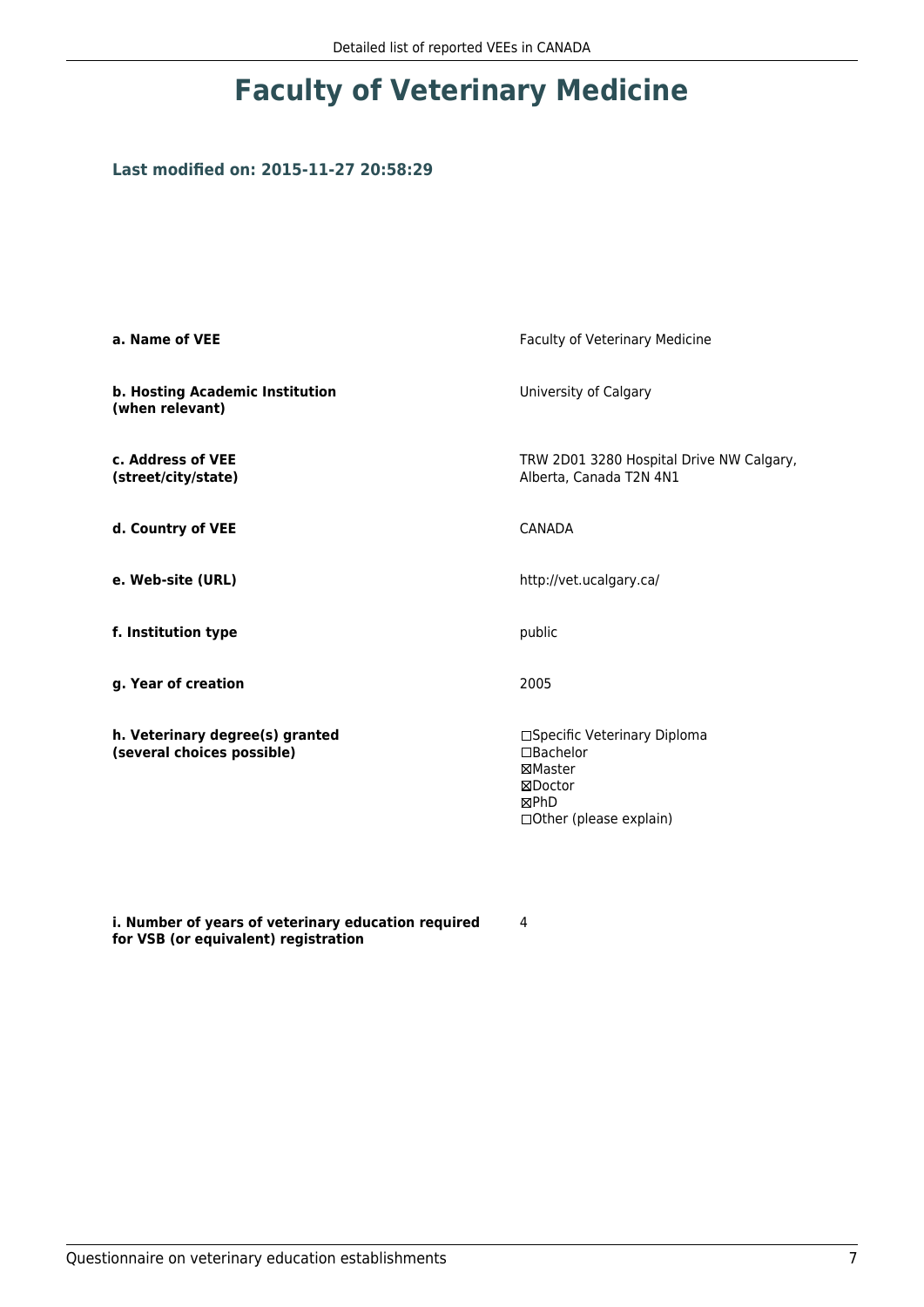|                                                                                                   | <b>1st Year</b>                                                                                                                                                       | $0 - 50$                                             |
|---------------------------------------------------------------------------------------------------|-----------------------------------------------------------------------------------------------------------------------------------------------------------------------|------------------------------------------------------|
|                                                                                                   | 2d Year                                                                                                                                                               | $0 - 50$                                             |
|                                                                                                   | 3d Year                                                                                                                                                               | $0 - 50$                                             |
|                                                                                                   | 4th Year                                                                                                                                                              | $0 - 50$                                             |
|                                                                                                   | <b>5th Year</b>                                                                                                                                                       |                                                      |
|                                                                                                   | 6th Year                                                                                                                                                              |                                                      |
|                                                                                                   | 7th Year                                                                                                                                                              |                                                      |
| k. Average number of veterinary graduates per year<br>from the establishment                      | $0 - 50$                                                                                                                                                              |                                                      |
| I. Minimum education required for admission to the<br>establishment<br>(several choices possible) | ⊠High School University Entrance<br>Qualification<br>□Pre-Veterinary Science Diploma<br>□Pre-Veterinary Science Degree<br>⊠Other specific VEE entrance qualifications |                                                      |
| m. Is there a selection procedure at<br>(several choices possible)                                | □National level<br>$\Box$ State level<br>⊠Establishment level                                                                                                         |                                                      |
| n. National accreditation/certification/approval                                                  | Yes                                                                                                                                                                   |                                                      |
|                                                                                                   | <b>Accrediting agency:</b>                                                                                                                                            |                                                      |
|                                                                                                   | <b>Name of the Agency</b>                                                                                                                                             | <b>CVMA</b>                                          |
|                                                                                                   | <b>Address of the</b><br><b>Agency</b>                                                                                                                                | 339 Booth St<br>Ottawa,<br>Ontario K1R<br>7K1 Canada |
|                                                                                                   | <b>Country of the</b><br><b>Agency</b>                                                                                                                                | Canada                                               |
|                                                                                                   | Date granted (yyyy-<br>mm-dd)                                                                                                                                         | 2012-10-01                                           |
|                                                                                                   | <b>Period of validity</b><br>(years)                                                                                                                                  | 7                                                    |
| o. Regional accreditation/certification/approval                                                  | No                                                                                                                                                                    |                                                      |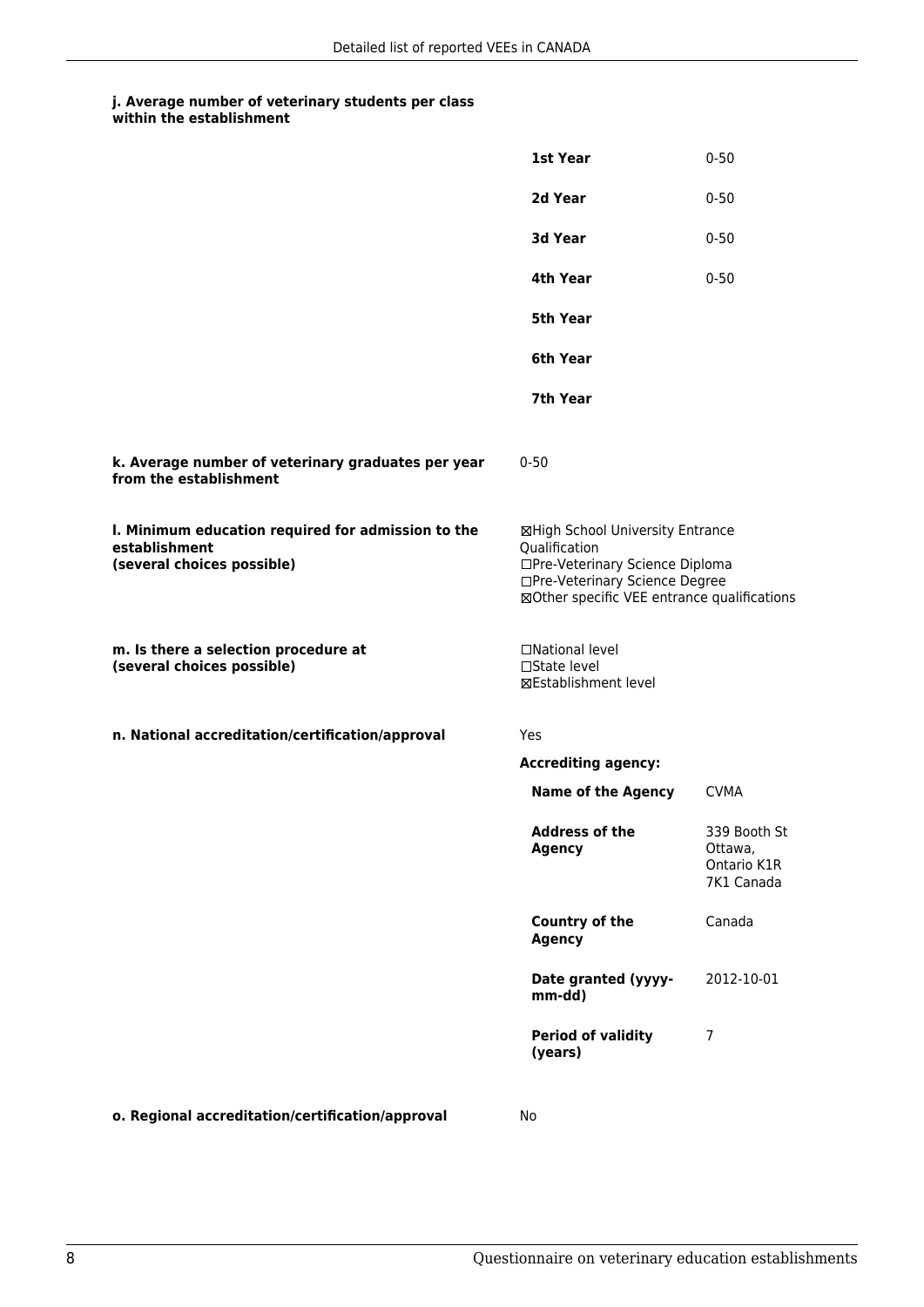Yes

**If yes, please provide a brief description.** American Veterinary Medical Association-<br>Council on Education, Full accreditation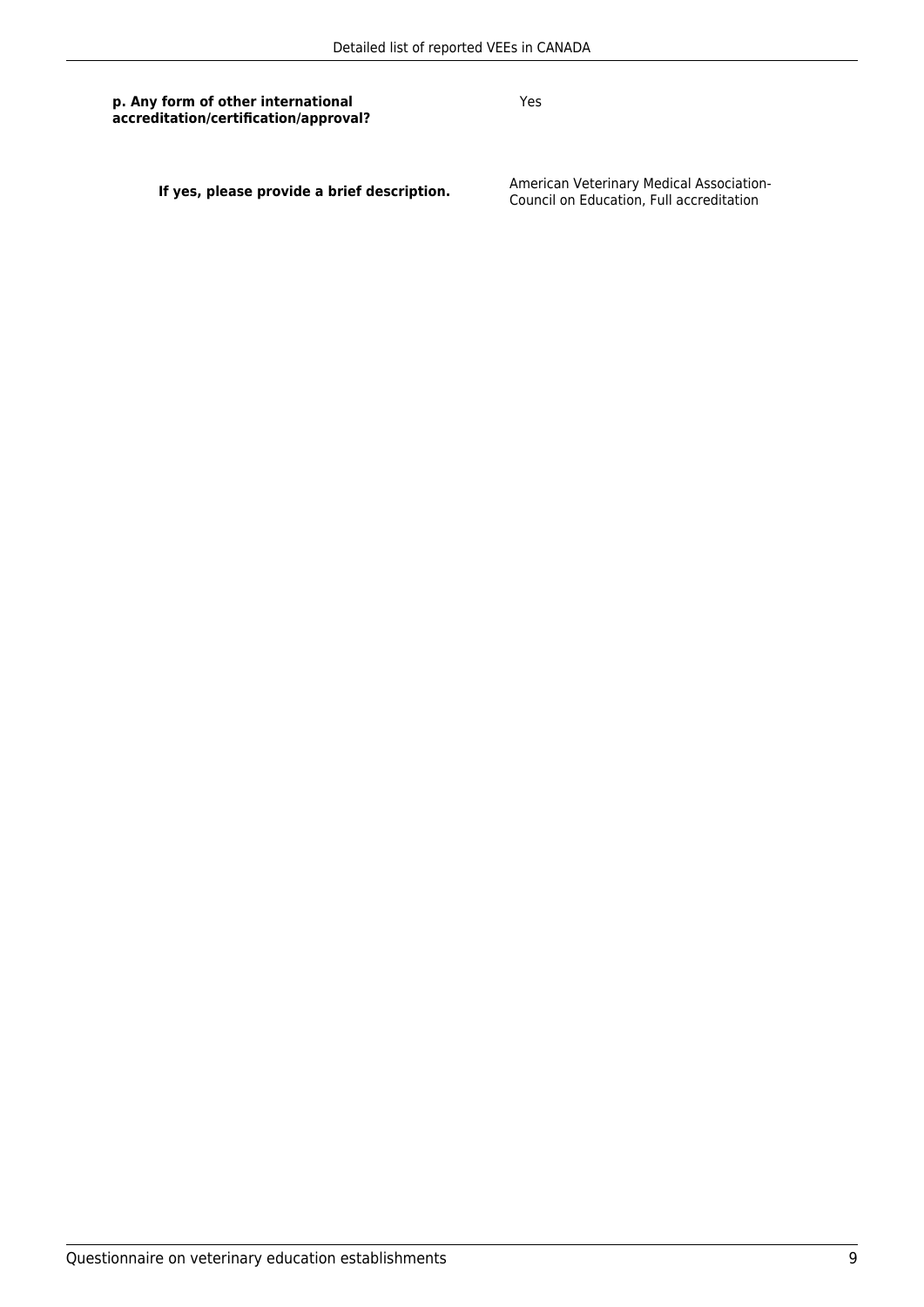## **Ontario Veterinary College**

### **Last modified on: 2015-11-27 20:57:03**

| a. Name of VEE                                                | <b>Ontario Veterinary College</b>                                                                                                  |
|---------------------------------------------------------------|------------------------------------------------------------------------------------------------------------------------------------|
| b. Hosting Academic Institution<br>(when relevant)            | University of Guelph                                                                                                               |
| c. Address of VEE<br>(street/city/state)                      | University of Guelph Guelph, Ontario, Canada<br>N1G 2W1                                                                            |
| d. Country of VEE                                             | <b>CANADA</b>                                                                                                                      |
| e. Web-site (URL)                                             | http://ovc.uoguelph.ca/                                                                                                            |
| f. Institution type                                           | public                                                                                                                             |
| g. Year of creation                                           | 1862                                                                                                                               |
| h. Veterinary degree(s) granted<br>(several choices possible) | □Specific Veterinary Diploma<br>□Bachelor<br>⊠Master<br>⊠Doctor<br>⊠PhD<br>⊠Other (please explain)<br>Doctor of Veterinary Science |
| i. Number of years of veterinary education required           | 4                                                                                                                                  |

**for VSB (or equivalent) registration**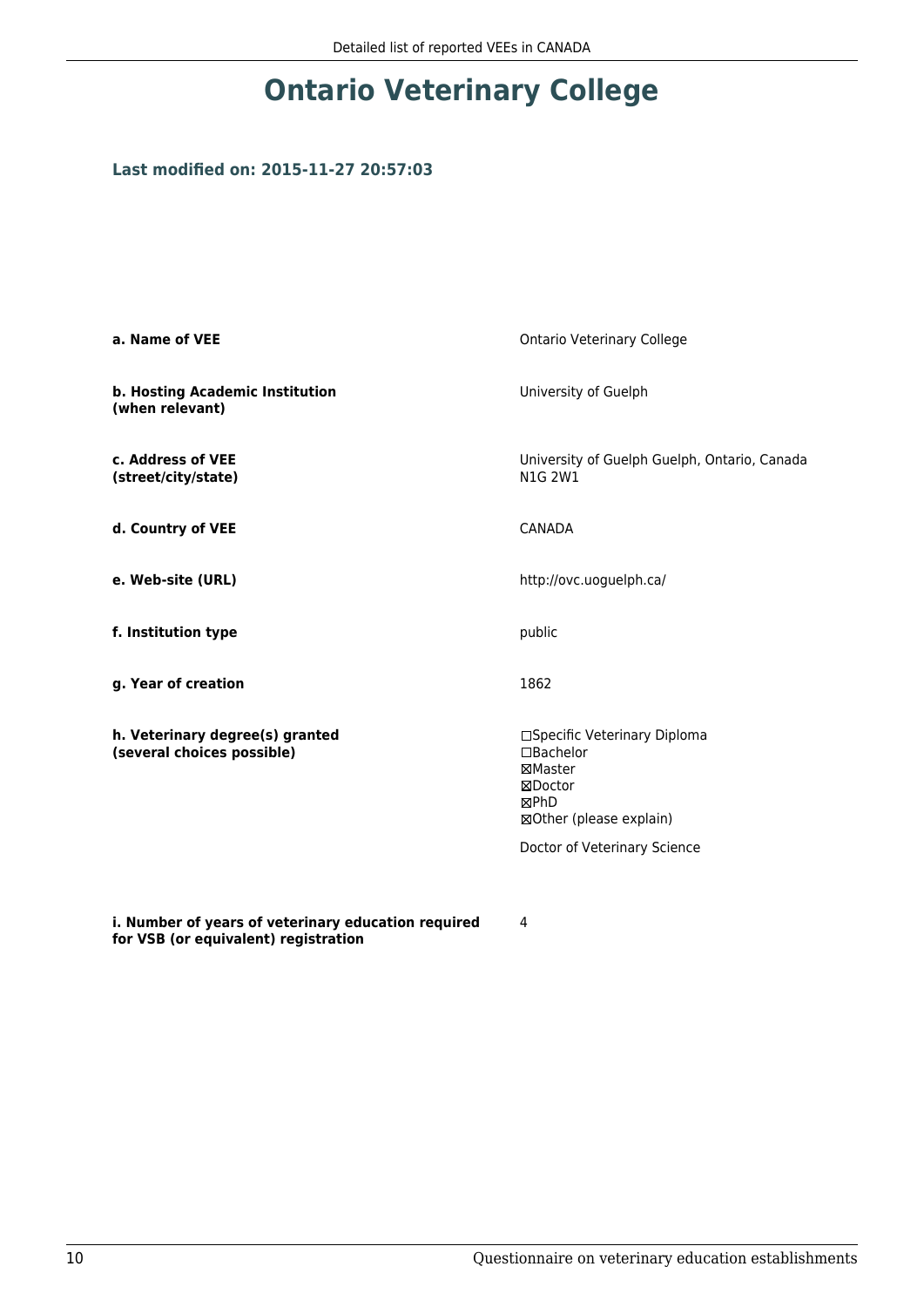|                                                                                                   | 1st Year                                                                                                                                                              | 101-150                                        |
|---------------------------------------------------------------------------------------------------|-----------------------------------------------------------------------------------------------------------------------------------------------------------------------|------------------------------------------------|
|                                                                                                   | 2d Year                                                                                                                                                               | 101-150                                        |
|                                                                                                   | 3d Year                                                                                                                                                               | 101-150                                        |
|                                                                                                   | 4th Year                                                                                                                                                              | 101-150                                        |
|                                                                                                   | <b>5th Year</b>                                                                                                                                                       |                                                |
|                                                                                                   | 6th Year                                                                                                                                                              |                                                |
|                                                                                                   | 7th Year                                                                                                                                                              |                                                |
| k. Average number of veterinary graduates per year<br>from the establishment                      | 101-150                                                                                                                                                               |                                                |
| I. Minimum education required for admission to the<br>establishment<br>(several choices possible) | ⊠High School University Entrance<br>Qualification<br>□Pre-Veterinary Science Diploma<br>□Pre-Veterinary Science Degree<br>⊠Other specific VEE entrance qualifications |                                                |
| m. Is there a selection procedure at<br>(several choices possible)                                | □National level<br>□State level<br>⊠Establishment level                                                                                                               |                                                |
| n. National accreditation/certification/approval                                                  | Yes                                                                                                                                                                   |                                                |
|                                                                                                   | <b>Accrediting agency:</b>                                                                                                                                            |                                                |
|                                                                                                   | <b>Name of the Agency</b>                                                                                                                                             | <b>CVMA</b>                                    |
|                                                                                                   | <b>Address of the</b><br><b>Agency</b>                                                                                                                                | 339 Booth St.<br>Ottawa,<br>Ontario K1R<br>7K1 |
|                                                                                                   | Country of the<br><b>Agency</b>                                                                                                                                       | Canada                                         |
|                                                                                                   | Date granted (yyyy-<br>mm-dd)                                                                                                                                         | 2009-10-01                                     |
|                                                                                                   | <b>Period of validity</b><br>(years)                                                                                                                                  | $\overline{7}$                                 |
| o. Regional accreditation/certification/approval                                                  | No                                                                                                                                                                    |                                                |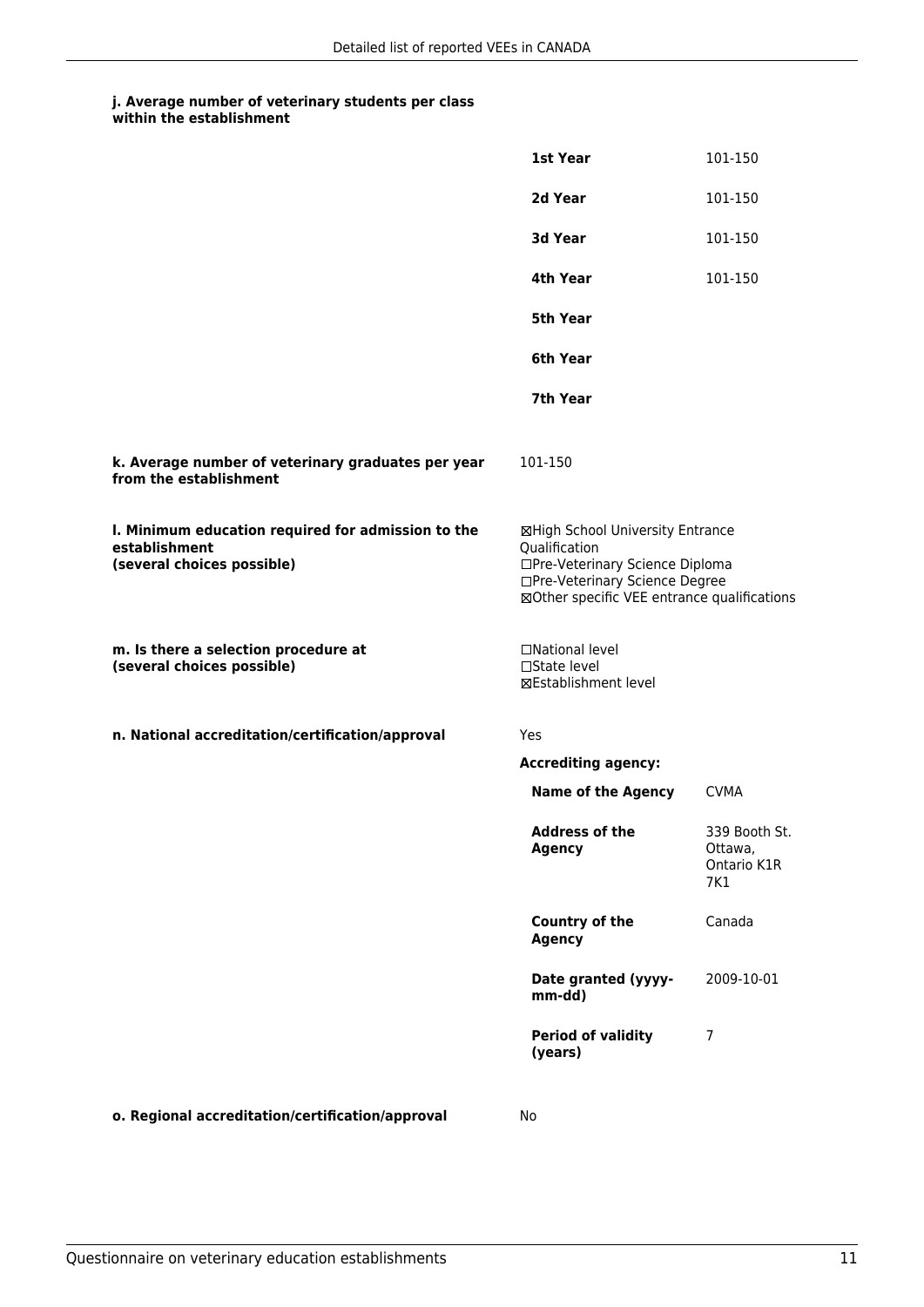Yes

**If yes, please provide a brief description.** American Veterinary Medical Association -<br>Council on Education, Full accreditation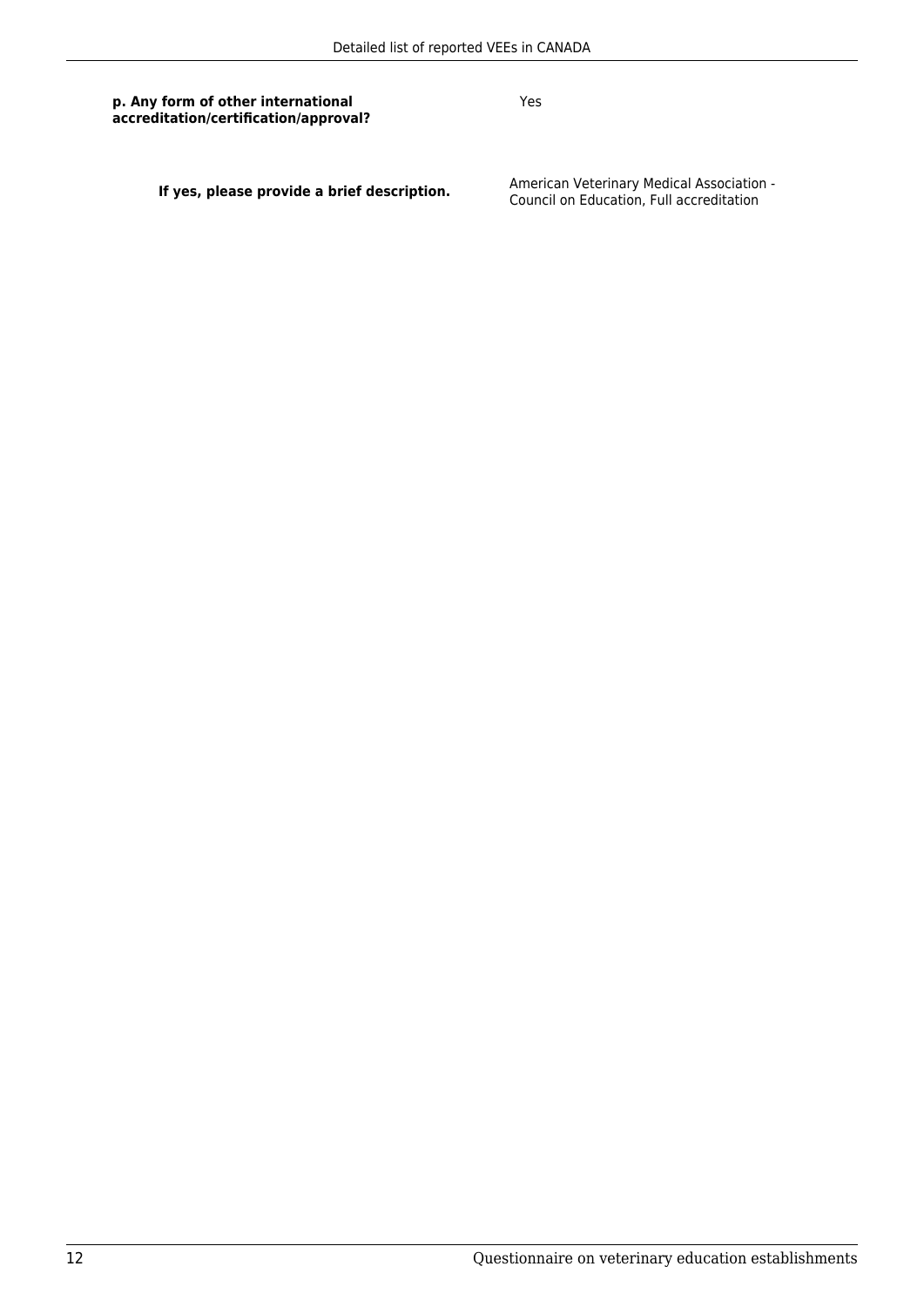## **Western College of Veterinary Medicine**

### **Last modified on: 2015-11-27 21:02:58**

| a. Name of VEE                                                | Western College of Veterinary Medicine                                                                         |
|---------------------------------------------------------------|----------------------------------------------------------------------------------------------------------------|
| b. Hosting Academic Institution<br>(when relevant)            | University of Saskatchewan                                                                                     |
| c. Address of VEE<br>(street/city/state)                      | University of Saskatchewan Saskatoon,<br>Saskatchewan, Canada S7N 0W0                                          |
| d. Country of VEE                                             | CANADA                                                                                                         |
| e. Web-site (URL)                                             | http://www.usask.ca/wcvm/                                                                                      |
| f. Institution type                                           | public                                                                                                         |
| g. Year of creation                                           | 1965                                                                                                           |
| h. Veterinary degree(s) granted<br>(several choices possible) | □Specific Veterinary Diploma<br>$\Box$ Bachelor<br>⊠Master<br>⊠Doctor<br>⊠PhD<br>$\Box$ Other (please explain) |

**i. Number of years of veterinary education required for VSB (or equivalent) registration**

4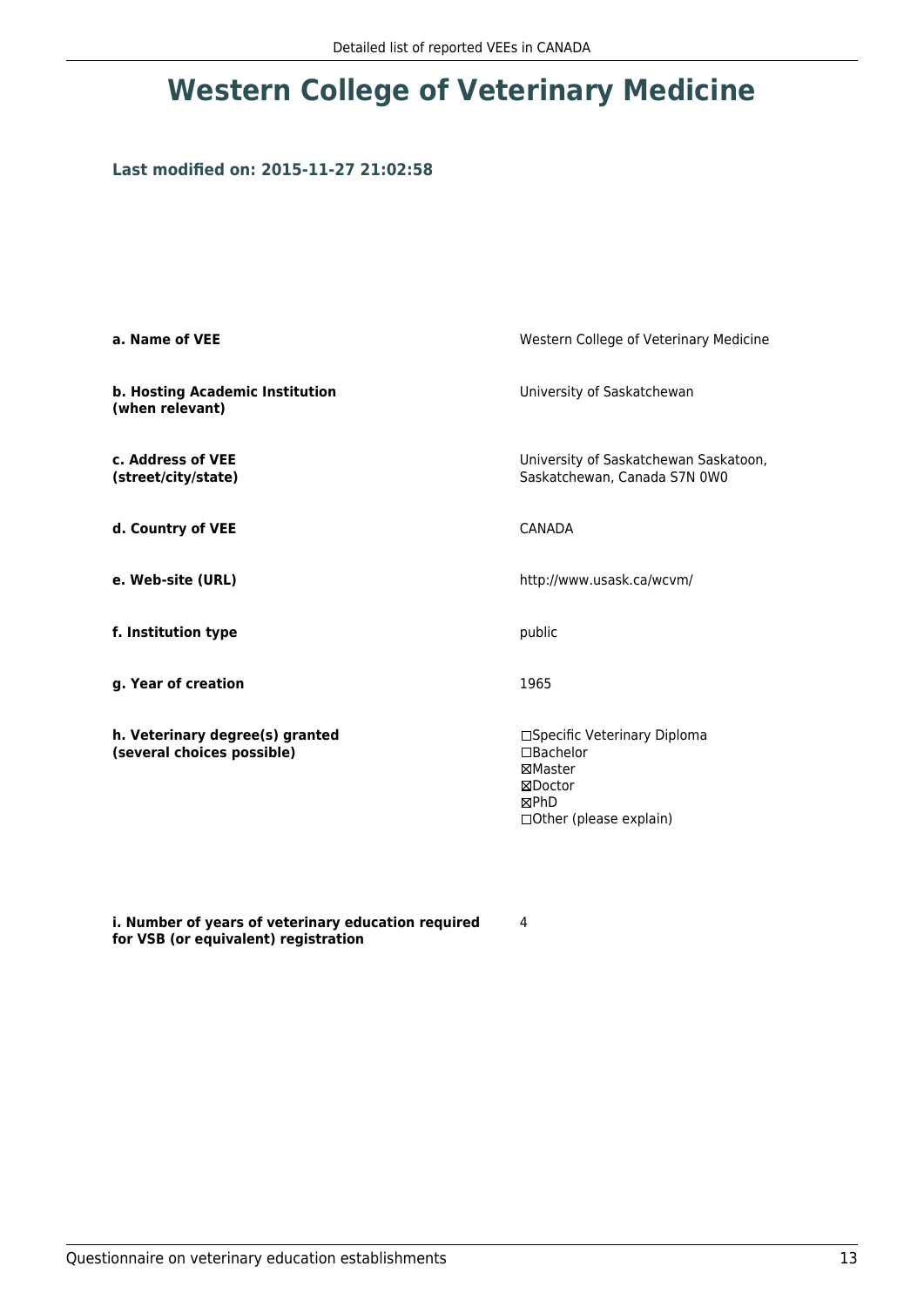|                                                                                                   | <b>1st Year</b>                                                                                                                                                       | 51-100                                         |
|---------------------------------------------------------------------------------------------------|-----------------------------------------------------------------------------------------------------------------------------------------------------------------------|------------------------------------------------|
|                                                                                                   | 2d Year                                                                                                                                                               | 51-100                                         |
|                                                                                                   | 3d Year                                                                                                                                                               | 51-100                                         |
|                                                                                                   | 4th Year                                                                                                                                                              | 51-100                                         |
|                                                                                                   | <b>5th Year</b>                                                                                                                                                       |                                                |
|                                                                                                   | 6th Year                                                                                                                                                              |                                                |
|                                                                                                   | 7th Year                                                                                                                                                              |                                                |
| k. Average number of veterinary graduates per year<br>from the establishment                      | 51-100                                                                                                                                                                |                                                |
| I. Minimum education required for admission to the<br>establishment<br>(several choices possible) | ⊠High School University Entrance<br>Qualification<br>□Pre-Veterinary Science Diploma<br>□Pre-Veterinary Science Degree<br>⊠Other specific VEE entrance qualifications |                                                |
| m. Is there a selection procedure at<br>(several choices possible)                                | □National level<br>$\Box$ State level<br>⊠Establishment level                                                                                                         |                                                |
| n. National accreditation/certification/approval                                                  | Yes                                                                                                                                                                   |                                                |
|                                                                                                   | <b>Accrediting agency:</b>                                                                                                                                            |                                                |
|                                                                                                   | <b>Name of the Agency</b>                                                                                                                                             | <b>CVMA</b>                                    |
|                                                                                                   | <b>Address of the</b><br><b>Agency</b>                                                                                                                                | 339 Booth St.<br>Ottawa,<br>Ontario K1R<br>7K1 |
|                                                                                                   | <b>Country of the</b><br><b>Agency</b>                                                                                                                                | Canada                                         |
|                                                                                                   | Date granted (yyyy-<br>mm-dd)                                                                                                                                         | 2011-03-01                                     |
|                                                                                                   | <b>Period of validity</b><br>(years)                                                                                                                                  | $\overline{7}$                                 |
|                                                                                                   |                                                                                                                                                                       |                                                |

**o. Regional accreditation/certification/approval** No